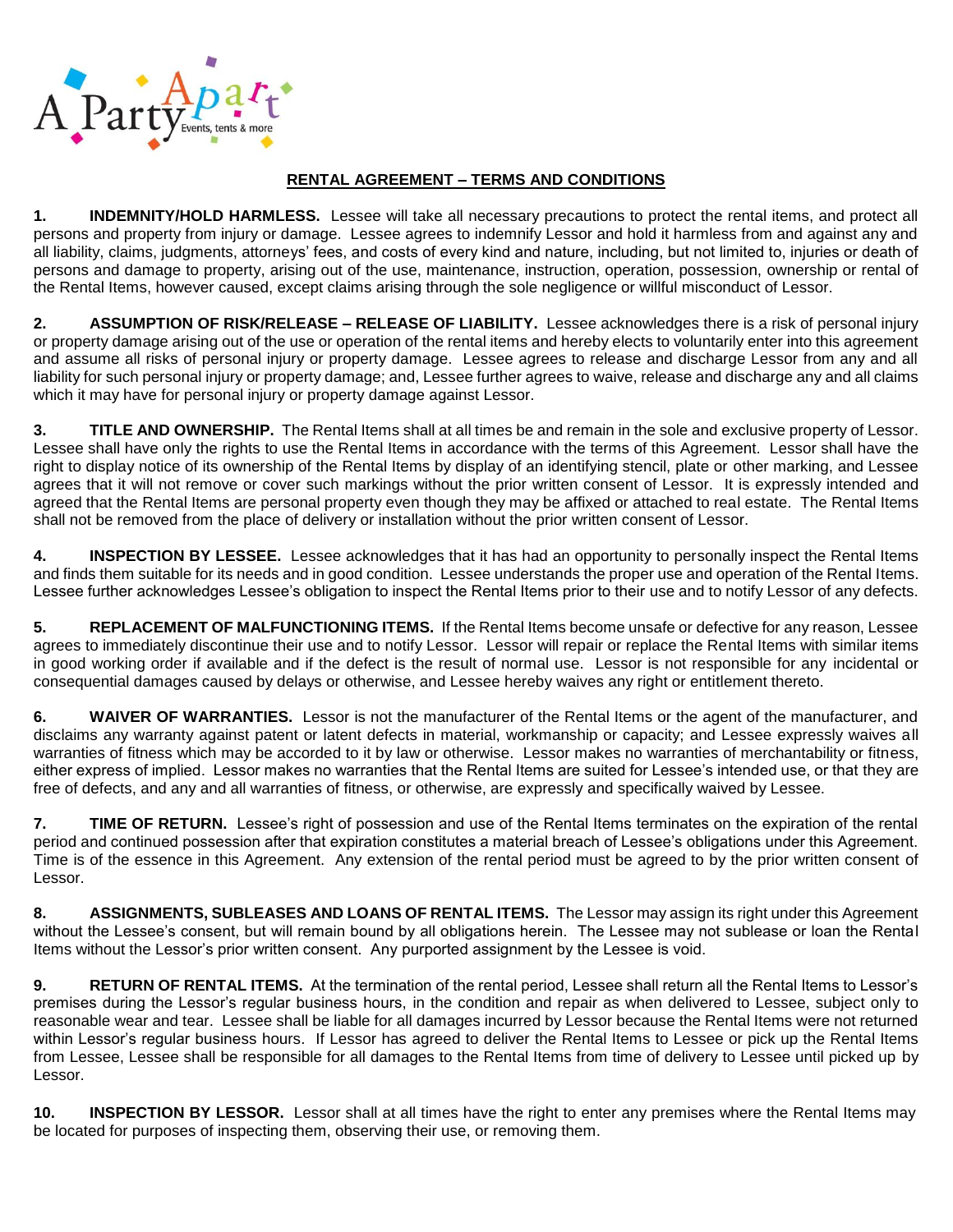

## **11. COMPLIANCE WITH LAWS/USE OF RENTAL ITEMS.**

A. Lessee agrees not to use or allow anyone to use the Rental Items for any illegal manner or in an unsafe manner. Lessee agrees at its sole cost and expense to comply with all municipal, county, state and federal laws, ordinances and regulations which may apply to the use of the Rental Items during the rental period. Lessee further agrees to pay all licenses, fines, fees, permits, or taxes arising from the use of the Rental Items, including any subsequently determined to be due. Lessee is responsible for obtaining all permits and/or licenses from the appropriate governmental agencies. Lessor may, at the Lessee's request, act as the agent to obtain required permits and/or licenses. If these agencies should require additional Rental Items, the expense of these Rental Items will be the sole responsibility of the Lessee. If the permits or licenses are denied for any reason, Lessee shall be obligated to pay rental charges and other obligations pursuant to this Agreement.

B. Lessee shall not allow any person who is not qualified and who has not received and understands safety and operating instructions and who does not utilize all safety equipment required, to operate the Rental Items or use the Rental Items. Lessee shall not allow any person to use or operate the Rental Items when they are in need of repair or when they are in an unsafe condition or situation; modify, misuse, harm or abuse the Rental Items; permit any repairs to the Rental Items without Lessor's prior written consent; or, allow a lien to be placed upon the Rental Items.

C.Lessee agrees to check filters, oil, liquid levels, and air pressure, clean and visually inspect the Rental Items at least daily and to immediately discontinue use and notify Lessor when Rental Items are found to need repair or maintenance or are not properly functioning. Lessee acknowledges that Lessor has no responsibility to inspect the Rental Items while they are in Lessee's possession.

**12. DELIVERY/PICKUP.** Delivery shall be made to the closest point Lessor's truck can park. Extra charges will result in deliveries upstairs, elevator use, or to any point where extra time is required. Delivery and pickup of Rental Items requires foot traffic, use of carts or dollies and sometimes heavy equipment. Lessor is not responsible for any damages that occur to property during the setup and/or removal process. Lessor's service does not include set up and knock down of tables and chairs. If this service is required, arrangements shall be made three (3) days prior to delivery with a special charge quoted. If no arrangements are made and this service is desired on delivery, Lessor's driver must contact Lessor for authorization. If time permits, Lessor will try to accommodate Lessee after quoting the special charge. On pick up where no prior arrangements have been made and Rental Items are not knocked down and assembled in one sheltered area, tables and chairs will be left until the next day when a special crew can be scheduled. There will be an additional one day rental charge. A knock down charge will result if Rental Items are still up.

**13. WILL CALL.** Lessee is responsible for loading and unloading Rental Items. Lessee must have their own tie downs and straps to secure the load. Lessor has the right to refuse loading into a vehicle or trailer that is too small or in a condition that could result in damage to Lessor's Rental Items. If Lessor's employees assist in loading or unloading the Rental Items, Lessee agrees to assume the risks and hold Lessor and/or its employees harmless for any property damage or personal injuries, including property damage and personal injuries attributed to the negligence of Lessor.

**14. CLEANING.** China, glassware, flatware must be returned rinsed and repacked properly in boxes provided or additional charges will be assessed.

**15. LINENS.** Table linens are inspected prior to pick up and upon return. Return all linens dry and free of waste. DO NOT ROLL UP OR PLACE WET LINENS IN ANY BAG – mildew will result. If there is obvious damage such as mildew, excessive stains, burns, wax or tears, Lessee will be charged the cost of the linen and keep same as though it were a sale.

**16. DIRTY OR DAMAGED ITEMS.** Lessee agrees to pay for any damage to Rental Items regardless of cause, except reasonable wear and tear. Lessee also agrees to pay a cleaning charge for all Rental Items returned dirty. Accrued rental charges cannot be applied against the purchase or cost of repair or damaged goods. Rental Items damaged beyond repair will be paid for by Lessee at Lessor's replacement cost. The cost of repairs will be borne by Lessee, whether performed by Lessor or at the Lessor's option by others.

**17. DAMAGE WAIVER.** In consideration of a damage waiver payment, Lessor agrees to modify the obligations of Lessee created in Paragraph 16 [Dirty or Damaged Equipment] provided the Lessee takes reasonable precautions to protect Rental Items. The Lessor assumes risk of damage of Rental Items, except the following risks assumed by the Lessee: (a) loss, damage, vandalism, malicious mischief, and theft; (b) loss, damage or theft of accessory items such as extension cords, etc.; (c) loss due to disappearance or wrongful conversion by a person entrusted with Rental Items; (d) damage during transportation of equipment by Lessee; and (e) wax stains or burn holes to linens. Damage waiver is null and void if damage is caused by a third party not associated or related to Lessee. In that instance the Lessor reserves the right to collect from person or company causing damage. THE LESSEE UNDERSTANDS THAT THE DAMAGE WAIVER IS NOT INSURANCE. THE LESSEE IS OBLIGATED TO SUBMIT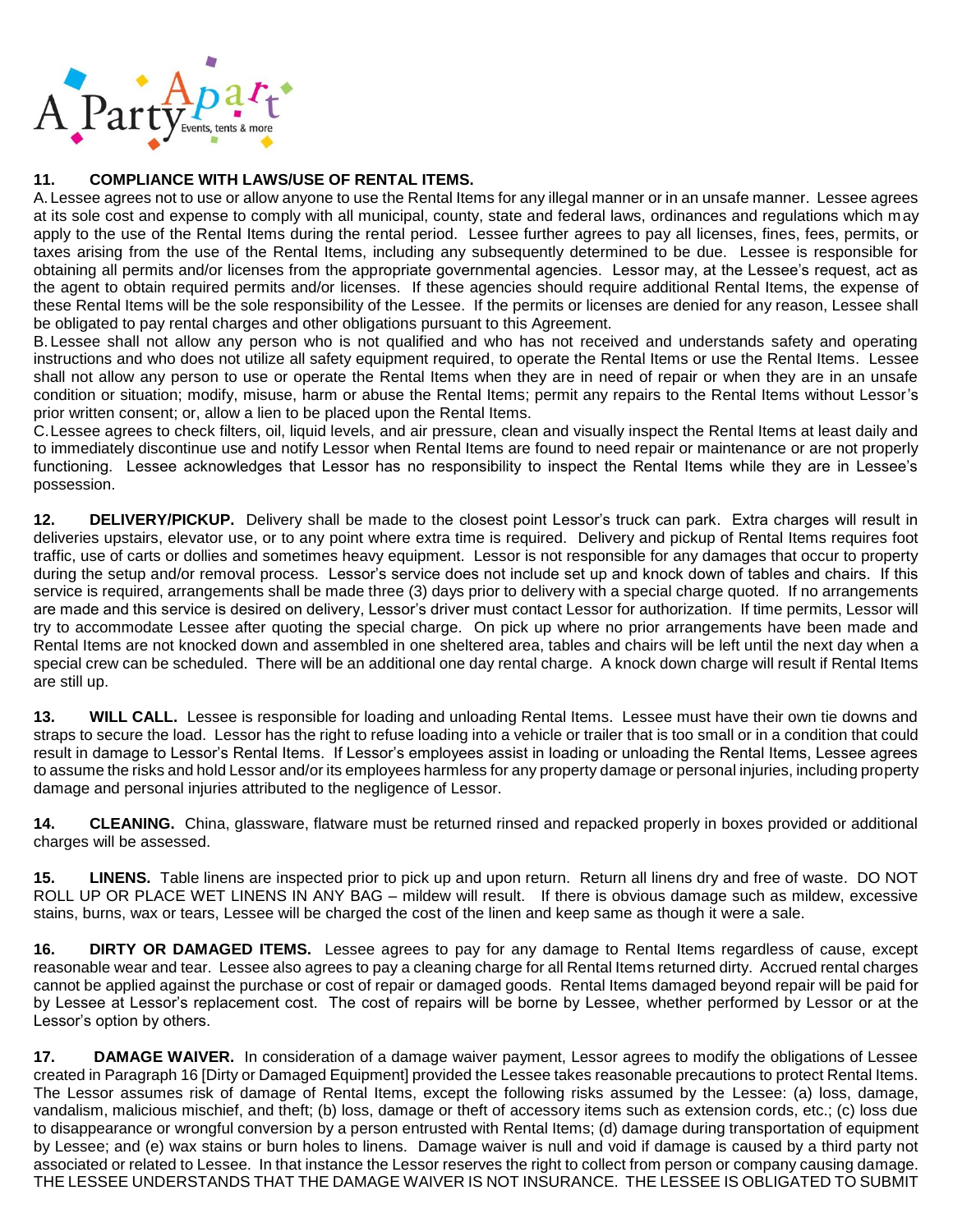

TO THE LESSOR A POLICE REPORT ON ALL LOSSES COVERED UNDER DAMAGE WAIVER. The Lessee may decline damage waiver charge by making a cash deposit equal to full value of Rental Items.

**18. THEFT OF RENTAL ITEMS.** The Lessee agrees to pay for Rental Items (at Lessor's replacement cost) for all types of theft or disappearance. Damage waiver does not cover theft.

**19. RETAKING OF RENTAL ITEMS.** If for any reason it becomes necessary for Lessor to retake the Rental Items, Lessee authorizes Lessor to retake the Rental Items without further notice or further legal process and agrees that Lessor shall not be liable for any claims for damage or trespass arising out of the removal of the Rental Items.

**20. LEGAL FEES.** In the event of breach of this Agreement, the prevailing party shall be entitled to recover reasonable attorneys' fees and court costs in such action or proceeding, in an amount to be determined by the court.

**21. WEATHER RELATED RISKS.** Lessee assumes all weather related risks involved in holding an outdoor event. Lessor will endeavor to minimize said risk, however, should the tent or equipment become unusable due to high wind, snow, rain, flooding, extreme cold or heat, or any other factor beyond Lessor's control, Lessee shall still be liable for payment in full of all rental charges. In the event of these weather conditions, Lessor has the right to remove tent and any other rental equipment that they determine could be damaged by weather prior to end of contracted rental period and all rental fees will still apply.

**22. PREPARATION OF SITE.** Lessee agrees to have the site upon which the Rental Items are to be erected, free and clear or all obstacles, natural and manmade, prior to the arrival of the Lessor's work crew. Lessee further agrees to have all tents cleared for removal prior to Lessor's arrival. All non-rented items and decorations shall be cleared and taken from site. If Lessee fails to do so, then Lessee shall pay all costs involved for any delay, additional rental, and all costs involved for any delay, additional rental, and all costs including collection and legal expense.

**23. TENTS.** No tents are guaranteed to be absolutely waterproof. Tents are to be considered temporary shade structures and should never be used as a shelter in the event of high winds or storms. Not all tents are engineered or carry a published wind load. Tents that are engineered and have published wind loads are limited by soil conditions.

**24. COOKING UNDER TENTS.** Lessee agrees not to do any type of cooking under or within a safe distance that smoke damage could occur to the tent. Lessee assumes full responsibility and costs incurred for damage and or cleaning expense to tents due to cooking processes under or near tents.

**25. ELECTRIC POWER AND LIGHTING.** Lessee agrees to furnish Lessor access to, and the right to use Lessee's electrical and power lines for the installation and operating of the Rental Items.

**26. UNDERGROUND FACILITIES.** Lessee agrees to have all underground facilities in the vicinity of the Rental Items clearly marked prior to the arrival of Lessor's work crews. Lessee assumes full responsibility for damage to all underground facilities. Lessee must call "811" one week prior to installation. Please note that "811" does not mark any private utilities (i.e. invisible fence, irrigation, etc.)

**27. INFLATABLES/GAMES.** Lessee agrees to follow all instructions and safety procedures while using inflatables or games. All inflatables and/or games must have adult supervision at all times. Inflatables must be staked down according to specifications. Inflatables cannot be operated in winds exceeding 15 mph and must be deflated. In the event of rain, Lessee agrees to deflate inflatable and cover it with a tarp. Lessor is not responsible for any injuries that may occur during the use of Rental Item. Lessee agrees to bring inflatables back clean and free of any debris, including leaves. If Lessee does not comply with these terms, additional fees may apply. Lessor has the right to discontinue the use of any inflatable or game if it is assessed that there are safety concerns to participants or the equipment due to operation.

**28. NOTICE OF NON-WAIVER/SEVERABILITY.** Any failure of Lessor to insist upon strict performance by Lessee as regards to any provision of this Agreement shall not be interrupted as a waiver of Lessor's right to demand strict compliance with all other provisions of this Agreement against Lessee or any other person. The provisions of this Agreement shall be severable so that the unenforceability, invalidity or waiver of any provision shall not affect any other provision.